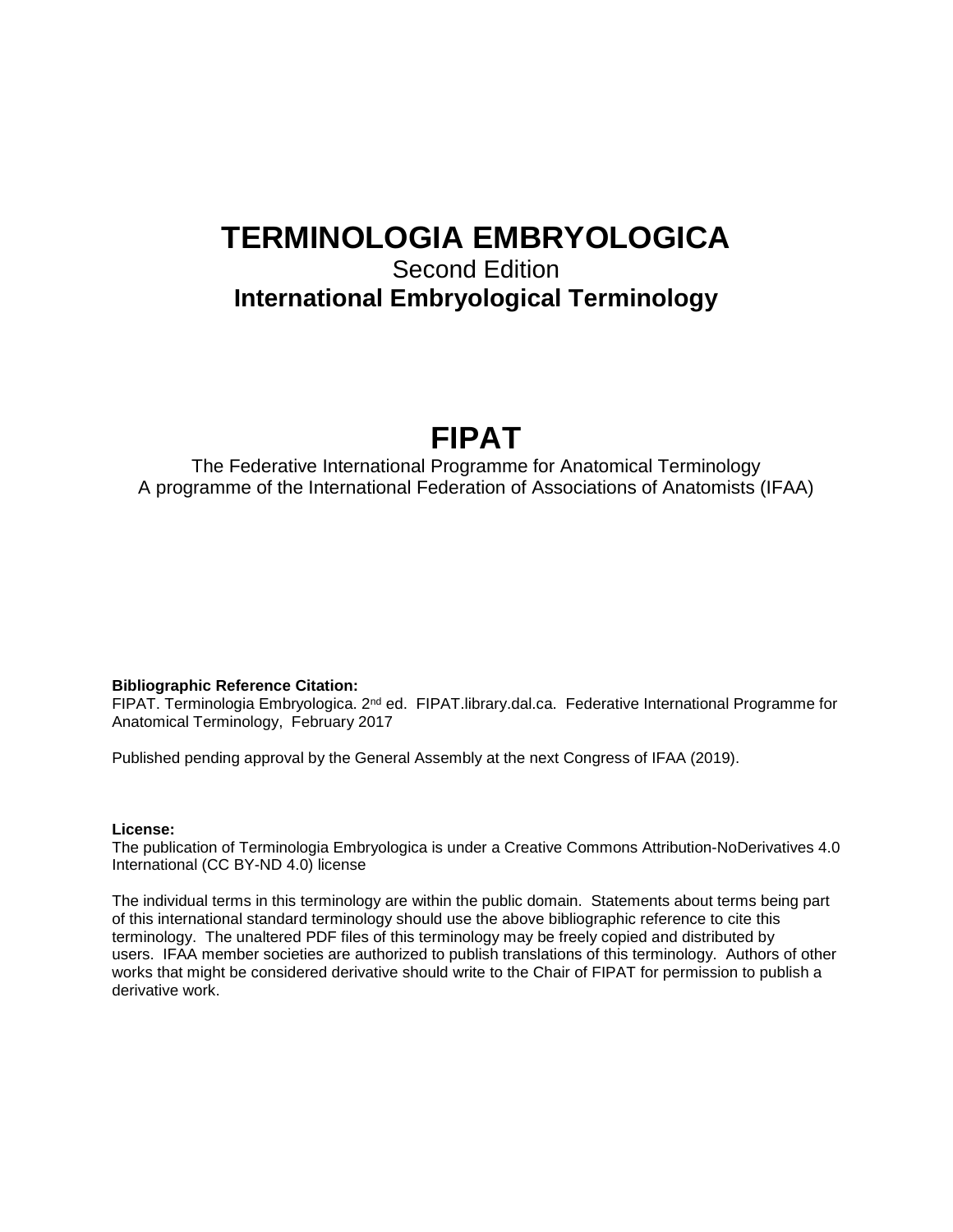## **Preface**

This, second edition of *Terminologia Embryologica,* was developed from the published *Terminologia Embryologica* [1]. It has been expanded substantially in extent and comprehensiveness, with the inclusion of new terms from the fields of normal development, congenital anomalies and growth variations. This is in accordance with the FIPAT policy of enhancing clinical relevance. It incorporates new, relevant terms in clinical areas and in anatomical science fields such as embryology, neuroscience, stem cell biology and *in vitro* fertilisation.

The format is changed relative to that of the 2013 publication. The order of the early, more general sections was changed to a more consistent sequence, and the principal location of terms relating to early development was brought forward from the Stages section. As before, the main part consists of pure terms, the development of the early embryo and sections covering the later development of each system. The arrangement of terms follows the developmental sequence as closely as possible. The final part is chronological, indicating the times of appearance and prevalence of individual features and includes the Carnegie Stages.

The official FIPAT terms are in Latin. This enables translation into any vernacular, in the present instance English. The document is divided into five chapters (see below). New terms were introduced in all sections of TE, in particular: The CNS section was extended and revised in response to new molecular data. So were terms relating to stem cells, taking into account recent developments in that field. There was a major increase in the number of terms relating to congenital anomalies, the core clinical elements of TE. These are becoming increasingly relevant as imaging technologies and clinical genetics identify and classify progressively more of them. Many of these were taken from the excellent set of papers in *Elements of Morphology: Standard Terminology*, produced by a group of over 30 clinical geneticists [2-9], and a clinical text on dysmorphologies [10]. Only terms describing qualitatively unequivocal or quantitatively determinable anomalies [11] were included. The Latin terms have been reviewed by members of the FIPAT Latin Subcommittee.

### *References*

- 1. FIPAT. 2013. Terminologia Embryologica. Stuttgart: Thieme.
- 2. Carey JC. 2009. Editorial comment: Editor's foreword to a special issue 'Elements of Morphology: Standard terminology'. Am J Med Genet Part A 149A:1
- 3. Allanson [JE,](http://www.ncbi.nlm.nih.gov/pubmed/?term=Allanson%20JE%5Bauth%5D) Biesecker LG, Carey JC, [Hennekam](http://www.ncbi.nlm.nih.gov/pubmed/?term=Hennekam%20RC%5Bauth%5D) RCM. 2009. Elements of morphology: Introduction. Am J Med Genet Part A 149A:2-5.
- 4. Allanson JE, Cunniff C, Hoyme HE, McGaughran J, Muenke M, Neri G. 2009. Elements of morphology: Standard terminology for the head and face. Am J Med Genet Part A 149A:6-28.
- 5. Hall BD, Graham JM Jr., Cassidy SB, Opitz JM. 2009. Elements of morphology: Standard terminology for the periorbital region. Am J Med Genet Part A 149A:29-39.
- 6. Hunter A, Frias J, Gillessen-Kaesbach G, Hughes H, Jones K, Wilson L. 2009. Elements of morphology: Standard terminology for the ear. Am J Med Genet Part A 149A:40-60.
- 7. Hennekam RCM, Cormier-Daire V, Hall J, Méhes K, Patton M, Stevenson R. 2009. Elements of morphology: Standard terminology for the nose and philtrum. Am J Med Genet Part A 149A:61-76.
- 8. Carey JC, Cohen MM Jr., Curry CJR, Devriendt K, Holmes LB, Verloes A. 2009. Elements of morphology: Standard terminology for the lips, mouth and oral region. Am J Med Genet Part A 147A:77-92.
- 9. Biesecker LG, Aase JM, Clericuzio C, Gurrieri F, Temple IK, Toriello H. 2009. Elements of morphology: Standard terminology for the hands and feet. Am J Med Genet Part A 147A:93-127.
- 10. Reardon W. 2015. *The Bedside Dysmorphologist*, 2nd ed. Oxford University Press.
- 11. Gripp KW, Slavotinek AM, Hall JG, Allanson JE. 2007. *Handbook of Physical Measurements*. 2nd ed. Oxford University Press.

*John Fraher*  Coordinator TE; Chair FIPAT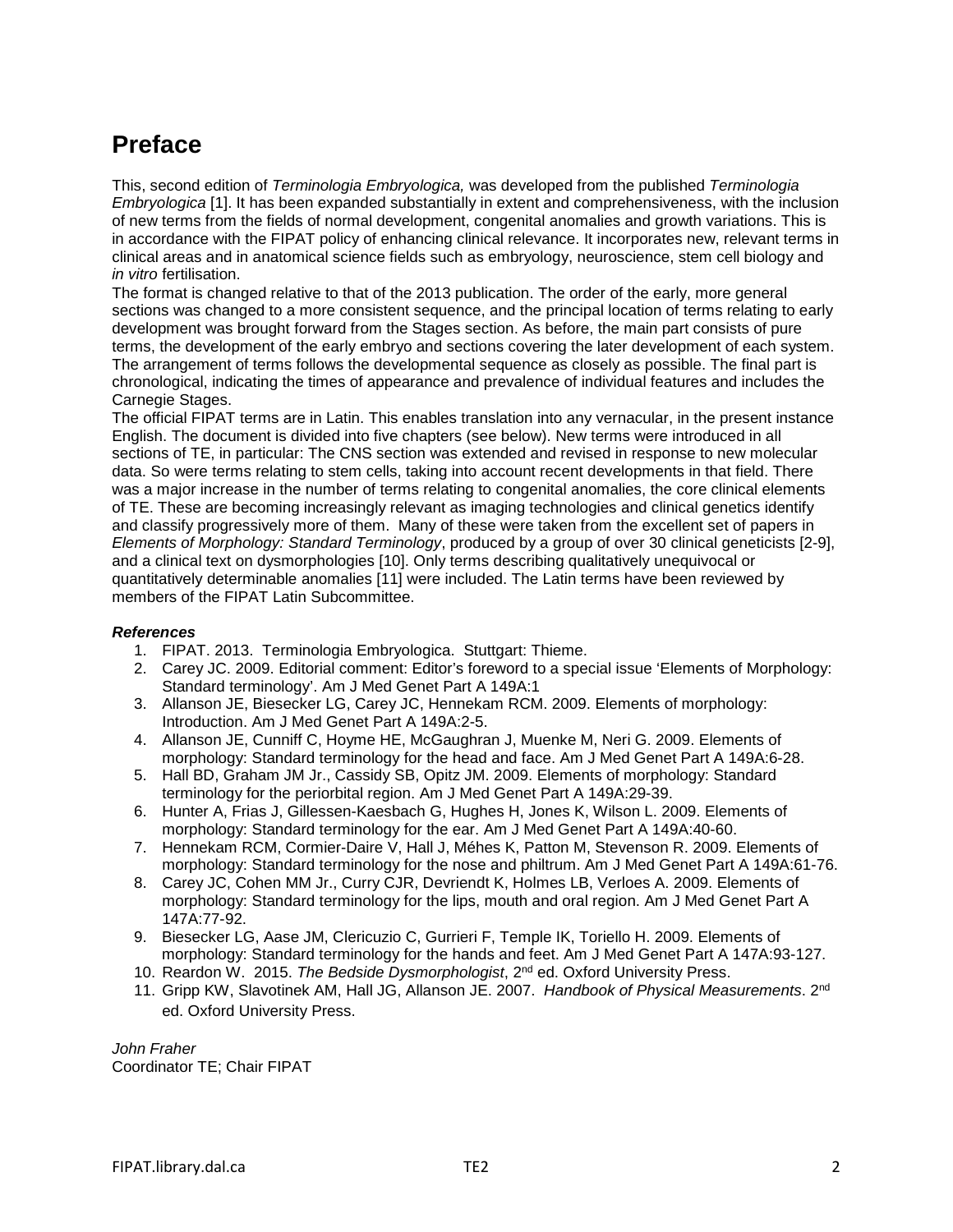## **Acknowledgements**

#### *Financial*

FIPAT wishes to thank the Dalhousie University Libraries for covering the costs of publication, and all the institutions, sections, departments, Societies and Associations that materially and financially supported its members in their work.

### *Academic*

FIPAT meetings were held in conjunction with and thus assisted by the XVIIIth Congress of the International Federation of Associations of Anatomists [Beijing 2014], the International Symposium on Morphology at Istanbul [2015] and the Anatomische Gesellschaft [Göttingen 2016].

FIPAT wishes to thank the following *Experts/Consultants* who assisted the TE Working Group during its deliberations: Pierre Sprumont [Switzerland], Allesandro Riva [Italy], Kieran McDermott [Ireland], Hans-Werner Denker [Germany], Colin Wendell-Smith\* [Australia], Bernard Moxham [UK], Marina Kapitonova [Russia and Malaysia], Rick Livesey [UK], Luis Puelles (Spain), David Brynmor Thomas [UK], Beate Brand-Saberi [Germany], Marina Quartu (Italy), David Kachlik (Czech Republic) with the aid and support of the Officers of FIPAT [Pierre Sprumont (Secretary), Paul E. Neumann (Deputy Secretary)] and the Latin Subcommittee [John Fraher, Paul E. Neumann, Pierre Sprumont, Alessandro Riva]. \* former Secretary to FCAT and subsequently FICAT, deceased

While the individuals acknowledged here gave expert advice, the final Terminology is the responsibility of FIPAT

### *Embryology Working Group*

John Fraher, Coordinator [Ireland] Jonathan Bard [UK] Bruce Carlson [USA] Darrell Evans [UK and Australia] Hans ten Donkelaar [Netherlands] Christof Viebahn [Germany]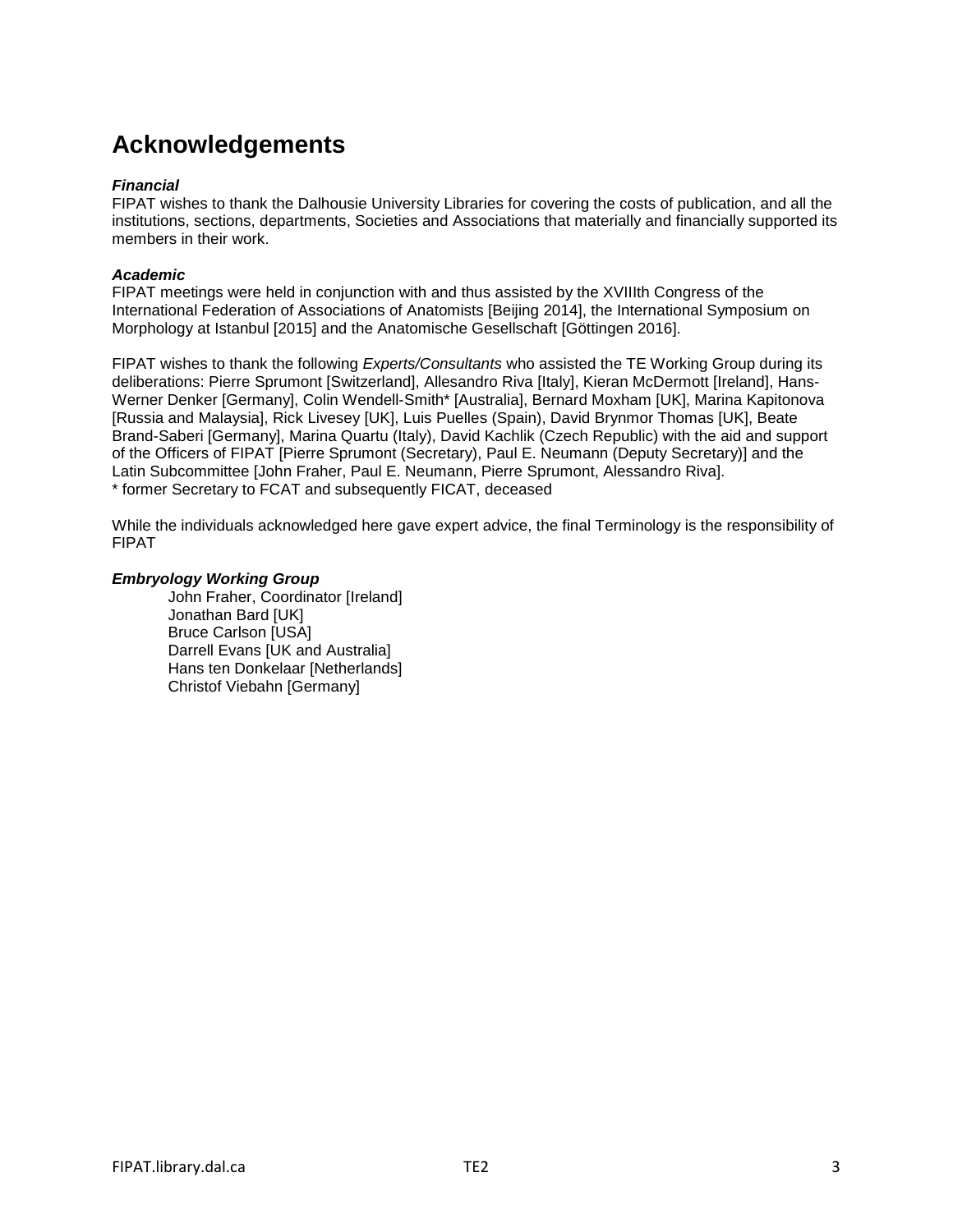## **Contents**

Front-Matter

- Title
- License
- Preface
- Acknowledgements
- **Contents**
- User Guide

#### Part 1

Caput I **Nomina generalia** Ch. 1 **General terms** Caput II **Embryogenesis** Ch. 2 **Embryogenesis Caput III. Ontogenesis** Caput IV **Histogenesis generalis** Ch. 4 **General histogenesis**

### Part 2

# Caput V **Organogenesis**<br>
• Systema skeletale **Ch. 5 Organogenesis**<br>
• Skeletal system

- Systema skeletale
- Systema musculare **•** Muscular system
- Facies **•** Face
- 

#### Part 3

Caput V Organogenesis (*continued*) Ch. 5 Organogenesis (*continued*)

- Systema respiratorium **•** Respiratory system
- Systema urinarium **•** Urinary system
- Systemata genitalia **•** Genital systems
- 
- 
- Glandulae endocrinae **•** Endocrine glands • Systema cardiovasculare
- Systema lymphoideum **•** Lymphoid system

#### Part 4

Caput V Organogenesis (*continued*) Ch. 5 Organogenesis (*continued*)

- Systema nervosum **•** Nervous system
- Organa sensuum **•** Sense organs
- Integumentum commune **•** The integument

Caput VI **Adnexa embryonica et fetalia** Ch. 6 **Developmental adnexa**

#### Part 5

Caput VII **Notatio temporum ontologicorum** Ch. 7 **Temporal stages of development Caput VIII Nomina dysmorphica** 

- 
- 
- 

- 
- 
- 
- Systema digestorium **•** Alimentary system

- 
- 
- 
- Coeloma et septa **•** Coelom and septa
	-
	-
	-

- 
- 
- 
-